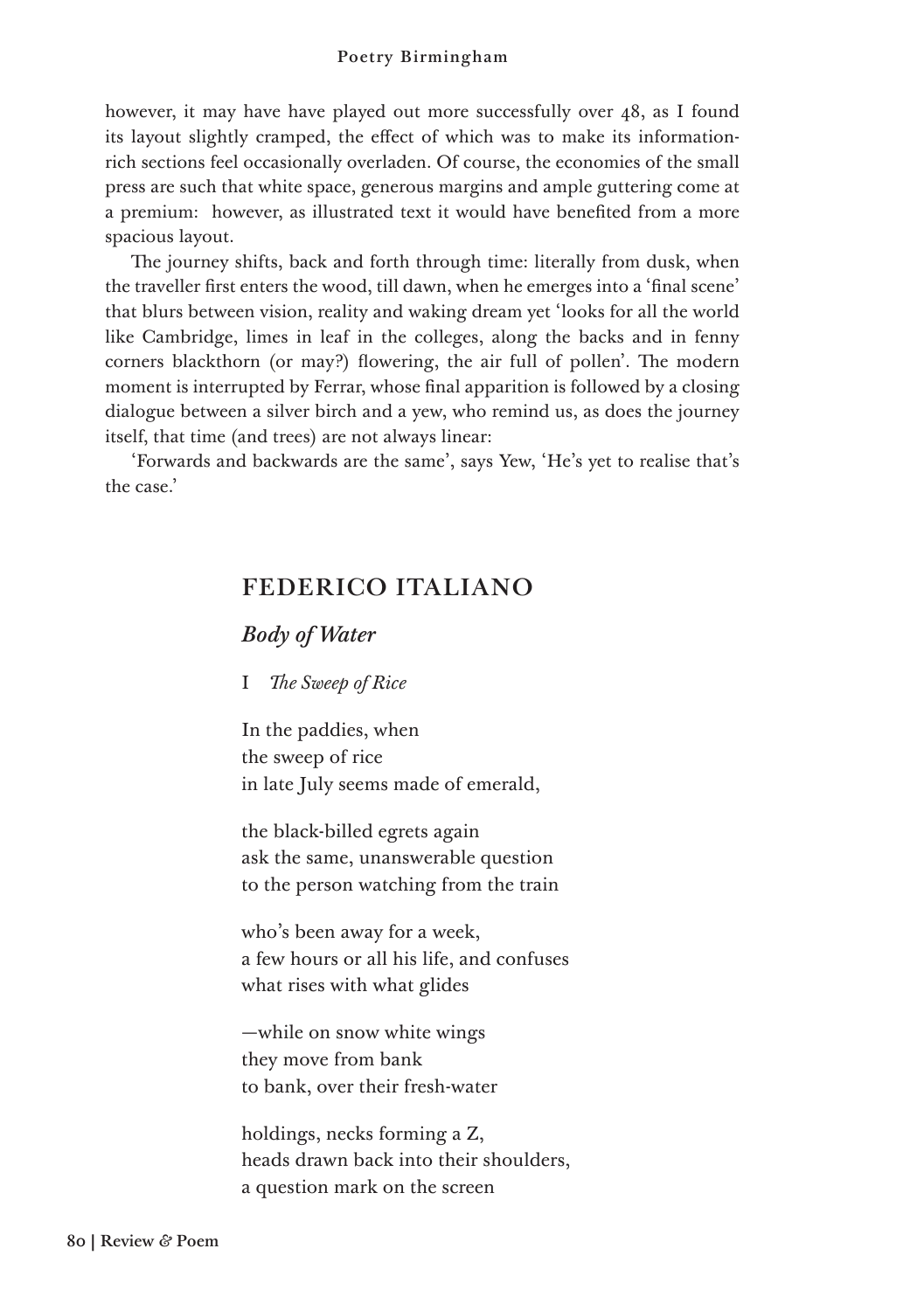#### Poetry Birmingham

of dusk—: *you, where are you going, now that even the last black locusts are burning, now that everything is being consumed?*

## II *Small Net*

We hunted frogs in the labyrinth of the banks with the drone of the highway as a compass.

A small fishing net in one hand, in the other a flashlight pointed at the margins

of the rice paddy, near the road, at the weir downstream that lets water flow from one chamber into the next.

All at once, you would see them hop out, croaking, tens of them, unaware, intoxicated

by the light breaking into the green shadows of the culms, inside the black swarming of mosquitoes.

At times, on the opposite bank you could make out the slender silhouette of a little egret

the long tuft of a lapwing, or the tail-coat of a night heron. Less common then to come upon

the grey heron, majestic, haughty, its beak turned always beyond your world, perhaps

offended by the mud on your hands, your reddened knees, by the rubber boots and the horsefly weals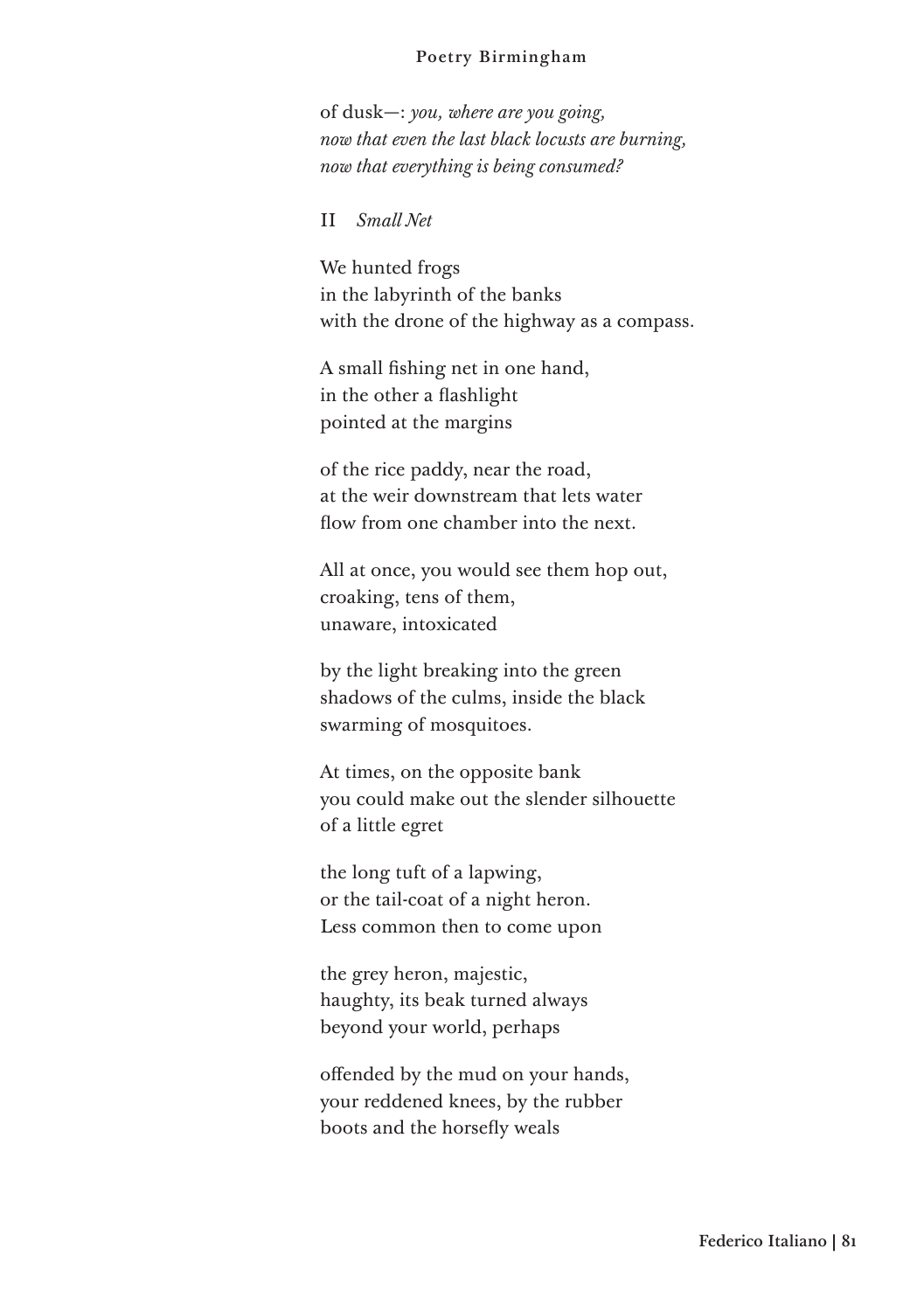#### Poetry Birmingham

swelling like buboes, until you pulled up the net, full of green stirring—and for a moment

you hoped he would look on you as a peer, his equal, from hunter to hunter, but he was already flying,

silently, in the last glow of the day, towards the tributes of another body of water, another submerged kingdom.

III *Egrets*

A clear, blue, athletic morning in the emerald reaches of their watery reign.

A fleet of dragonflies, helicopters in miniature, were escorting us when two baby hares

jumped out of the furthest field of corn, on a secret mission between couch grass and elderberries

between the reeds and the ferns, along the grassy banks of rice. From the light pole

a kite swooped down behind them and with wings that seemed to sound out *oof*

an entire colony of egrets flew to the other side of the water just above our heads.

Translated from Italian into English by Brenda Porster.